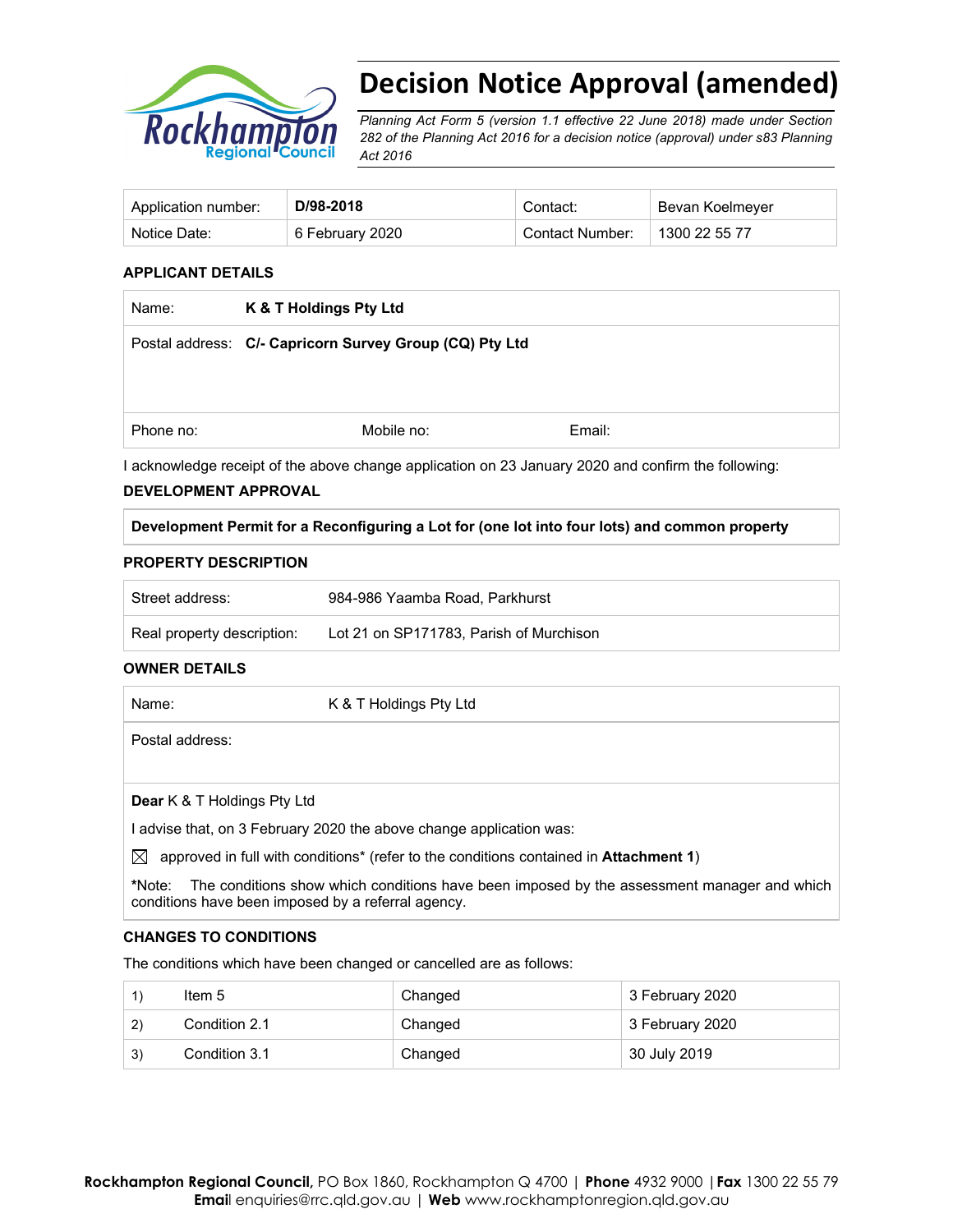#### **1. DETAILS OF THE APPROVAL**

The following approvals are given:

|                                                                                                                                                                                                        | <b>Development</b><br><b>Permit</b> | <b>Preliminary</b><br>Approval |
|--------------------------------------------------------------------------------------------------------------------------------------------------------------------------------------------------------|-------------------------------------|--------------------------------|
| Development assessable under the planning scheme, superseded<br>planning scheme, a temporary local planning instrument, a master<br>plan or a preliminary approval which includes a variation approval |                                     |                                |
| - Reconfiguring a lot                                                                                                                                                                                  |                                     |                                |

## **2. CONDITIONS**

This approval is subject to the conditions in Attachment 1.

## **3. FURTHER DEVELOPMENT PERMITS REQUIRED** NIL

## **4. REFERRAL AGENCIES**

The following Referral Agencies were activated by this application.

| For an application involving                                                                                               | Name of<br>agency                            | <b>Status</b> | <b>Address</b>                                        |  |  |
|----------------------------------------------------------------------------------------------------------------------------|----------------------------------------------|---------------|-------------------------------------------------------|--|--|
| STATE TRANSPORT INFRASTRUCTURE (State transport corridors and future State transport<br>corridors)                         |                                              |               |                                                       |  |  |
| Schedule 10, Part 9, Division 4, Subdivision 2, Table 1 – Reconfiguring a lot near a State transport corridor              |                                              |               |                                                       |  |  |
| Development application for reconfiguring a<br>lot that is assessable development under<br>section 21. if—                 | Department of<br>Transport and<br>Main Roads | Concurrence   | Department of State<br>Development,<br>Manufacturing, |  |  |
| (a) all or part of the premises are within 25m<br>of a State transport corridor; and                                       |                                              |               | Infrastructure and<br>Planning                        |  |  |
| (b) 1 or more of the following apply-                                                                                      |                                              |               |                                                       |  |  |
| (i) the total number of lots is increased;                                                                                 |                                              |               | Online:                                               |  |  |
| (ii) the total number of lots adjacent to the<br>State transport corridor is increased;                                    |                                              |               | www.dilgp.qld.gov.au/<br><b>MyDAS2</b>                |  |  |
| (iii) there is a new or changed access<br>between the premises and the State<br>transport corridor;                        |                                              |               | Postal:<br><b>PO Box 113</b>                          |  |  |
| (iv) an easement is created adjacent to a<br>railway as defined under the Transport<br>Infrastructure Act, schedule 6; and |                                              |               | Rockhampton Qld<br>4700                               |  |  |
| (c) the reconfiguration does not relate to<br>government supported transport<br>infrastructure                             |                                              |               |                                                       |  |  |

## **5. THE APPROVED PLANS**

**The approved development must be completed and maintained generally in accordance with the approved drawings and documents:** 

| Drawing / report title | <b>Prepared by</b>     | <b>Date</b>                   | Reference number | <b>Revision</b> |
|------------------------|------------------------|-------------------------------|------------------|-----------------|
| Reconfiguration Plan   | Capricorn Survey Group | 1 November 2018   5139-02-ROL |                  |                 |

## **6. CURRENCY PERIOD FOR THE APPROVAL (s.85 of the Planning Act)**

The standard relevant periods stated in section 85 of *Planning Act 20016* apply to each aspect of development in this approval, if not stated in the conditions of approval attached.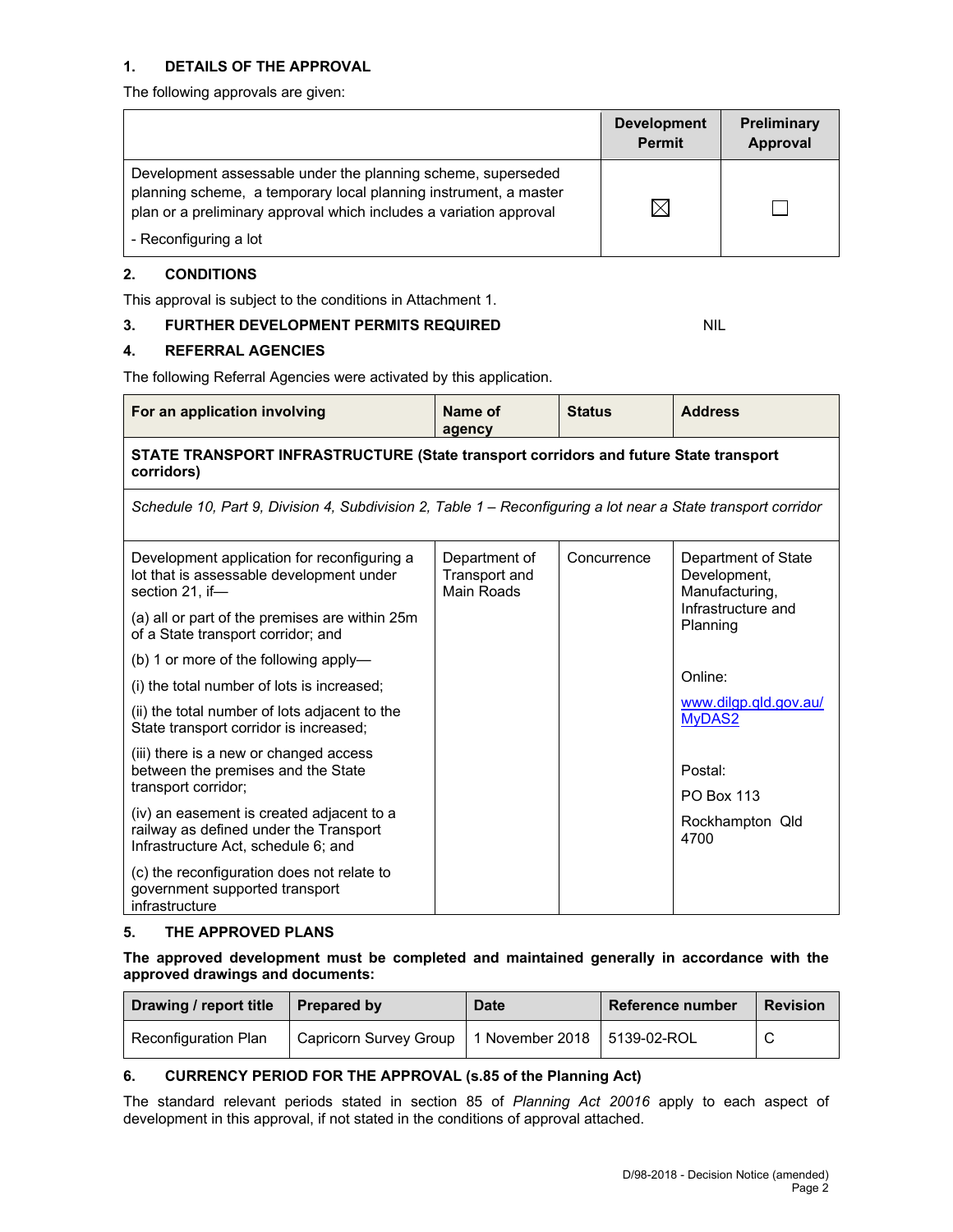## **7. STATEMENT OF REASONS**

| Description of the<br>development               | The proposed development is for a Minor Change to Development Permit<br>D/98-2018 for Reconfiguring a Lot (one lot into four lots) and common property                                                                                                                                                                                                          |                                                                                                                                                                                                                                                   |  |  |
|-------------------------------------------------|-----------------------------------------------------------------------------------------------------------------------------------------------------------------------------------------------------------------------------------------------------------------------------------------------------------------------------------------------------------------|---------------------------------------------------------------------------------------------------------------------------------------------------------------------------------------------------------------------------------------------------|--|--|
| <b>Reasons for Decision</b>                     | The reconfiguration is for administrative purposes and will not negatively<br>a)<br>impact on the existing development on the site nor compromise the future<br>development of the surrounding area;                                                                                                                                                            |                                                                                                                                                                                                                                                   |  |  |
|                                                 | b)<br>The proposed use does not compromise the strategic framework in the<br>Rockhampton Region Planning Scheme 2015;                                                                                                                                                                                                                                           |                                                                                                                                                                                                                                                   |  |  |
|                                                 | Assessment of the development against the relevant zone purpose,<br>C)<br>planning scheme codes and planning scheme policies demonstrates that<br>the proposed development will not cause significant adverse impacts on<br>the surrounding natural environment, built environment and infrastructure,<br>community facilities, or local character and amenity; |                                                                                                                                                                                                                                                   |  |  |
|                                                 | d)                                                                                                                                                                                                                                                                                                                                                              | The proposed development does not compromise the relevant State<br>Planning Policy; and                                                                                                                                                           |  |  |
|                                                 | e)                                                                                                                                                                                                                                                                                                                                                              | On balance, the application should be approved because<br>the<br>circumstances favour Council exercising its discretion to approve the<br>application even though the development does not comply with an aspect<br>of the assessment benchmarks. |  |  |
| <b>Assessment Benchmarks</b>                    | The proposed development was assessed against the following assessment<br>benchmarks:                                                                                                                                                                                                                                                                           |                                                                                                                                                                                                                                                   |  |  |
|                                                 |                                                                                                                                                                                                                                                                                                                                                                 | Low Density Residential Zone Code;                                                                                                                                                                                                                |  |  |
|                                                 | $\bullet$                                                                                                                                                                                                                                                                                                                                                       | Flood Hazard Overlay Code;                                                                                                                                                                                                                        |  |  |
|                                                 | Access, Parking and Transport Code;<br>٠                                                                                                                                                                                                                                                                                                                        |                                                                                                                                                                                                                                                   |  |  |
|                                                 | Filling and Excavation Code;<br>$\bullet$                                                                                                                                                                                                                                                                                                                       |                                                                                                                                                                                                                                                   |  |  |
|                                                 | Landscape Code;<br>$\bullet$                                                                                                                                                                                                                                                                                                                                    |                                                                                                                                                                                                                                                   |  |  |
|                                                 | Reconfiguring a Lot Code;<br>٠                                                                                                                                                                                                                                                                                                                                  |                                                                                                                                                                                                                                                   |  |  |
|                                                 | ٠                                                                                                                                                                                                                                                                                                                                                               | Stormwater Management Code; and                                                                                                                                                                                                                   |  |  |
|                                                 |                                                                                                                                                                                                                                                                                                                                                                 | Water and Sewer Code.                                                                                                                                                                                                                             |  |  |
| <b>Compliance with</b><br>assessment benchmarks |                                                                                                                                                                                                                                                                                                                                                                 | The development was assessed against all of the assessment benchmarks<br>listed above and complies with all of these with the exceptions listed below.                                                                                            |  |  |
|                                                 | <b>Assessment</b><br><b>Benchmark</b>                                                                                                                                                                                                                                                                                                                           | Reasons for the approval despite non-compliance with<br>benchmark                                                                                                                                                                                 |  |  |
|                                                 | Reconfiguring<br>Due to the location and siting of the existing Material Change<br>a Lot Code<br>of Use approvals, the proposed reconfiguration will require lots<br>of an irregular size and shape.                                                                                                                                                            |                                                                                                                                                                                                                                                   |  |  |
|                                                 | The reconfiguration is for administrative purposes of the<br>Flood Hazard<br>Overlay Code<br>existing Material Change of Use approvals on the site and will<br>not increase the likelihood or consequences of flood damage.                                                                                                                                     |                                                                                                                                                                                                                                                   |  |  |
| <b>Matters prescribed by</b>                    | The State Planning Policy - Part $E_i$<br>i)                                                                                                                                                                                                                                                                                                                    |                                                                                                                                                                                                                                                   |  |  |
| regulation                                      | ii)                                                                                                                                                                                                                                                                                                                                                             | The Central Queensland Regional Plan;                                                                                                                                                                                                             |  |  |
|                                                 | iii)<br>The Rockhampton Region Planning Scheme 2015; and                                                                                                                                                                                                                                                                                                        |                                                                                                                                                                                                                                                   |  |  |
|                                                 | The common material, being the material submitted with the application.<br>iv)                                                                                                                                                                                                                                                                                  |                                                                                                                                                                                                                                                   |  |  |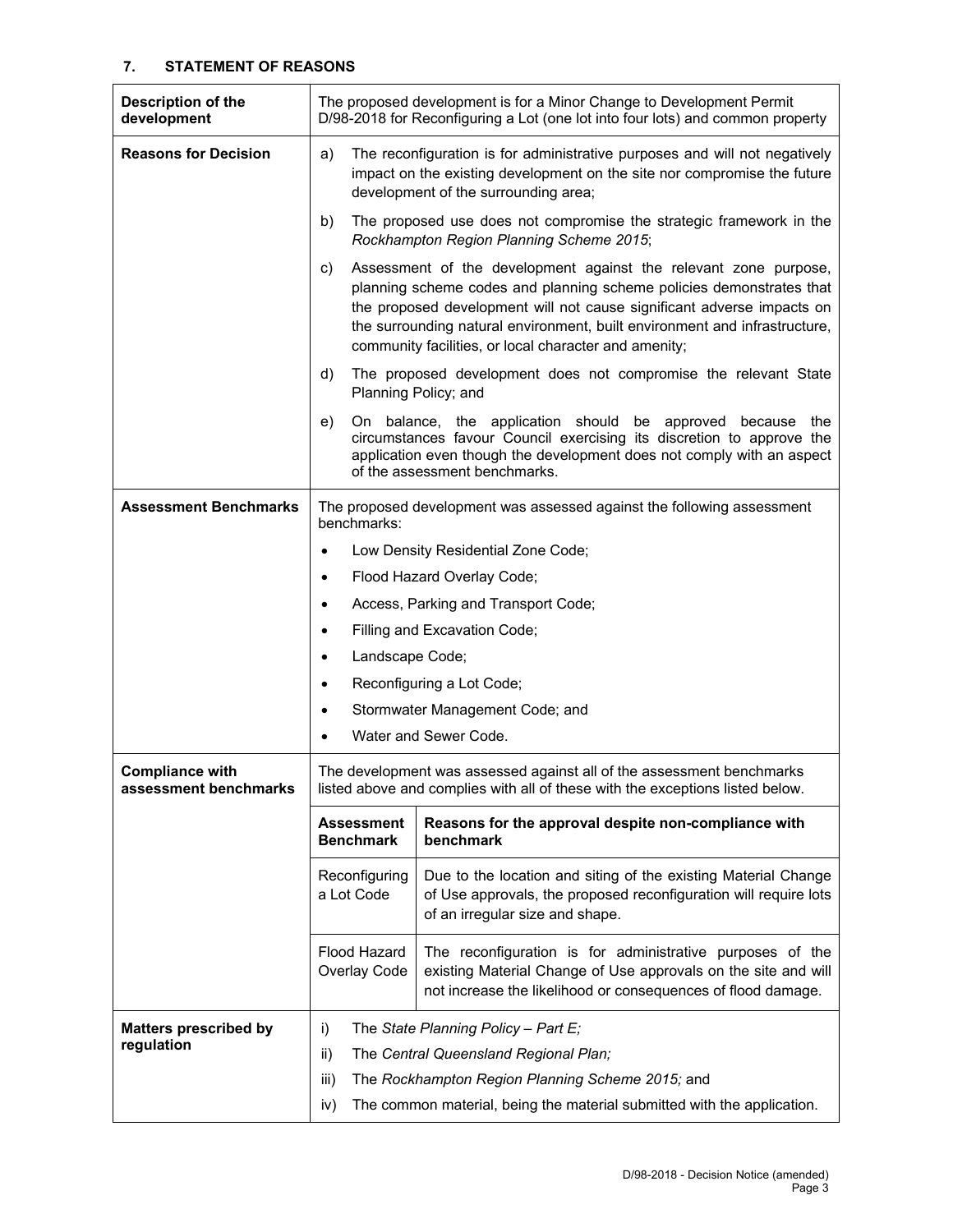## **8. RIGHTS OF APPEAL**

The rights of an applicant to appeal to a tribunal or the Planning and Environment Court against a decision about a development application are set out in chapter 6, part 1 of the *Planning Act 2016*. For particular applications, there may also be a right to make an application for a declaration by a tribunal (see chapter 6, part 2 of the *Planning Act 2016).*

## *Appeal by an applicant*

An applicant for a development application may appeal to the Planning and Environment Court against the following:

- the refusal of all or part of the development application
- a provision of the development approval
- the decision to give a preliminary approval when a development permit was applied for
- a deemed refusal of the development application.

An applicant may also have a right to appeal to the Development tribunal. For more information, see schedule 1 of the *Planning Act 2016*.

The timeframes for starting an appeal in the Planning and Environment Court are set out in section 229 of the *Planning Act 2016*.

**Attachment 2** is an extract from the *Planning Act 2016* that sets down the applicant's appeal rights and the appeal rights of a submitter.

## **9. WHEN THE DEVELOPMENT APPROVAL TAKES EFFECT**

This development approval takes effect:

From the time the decision notice is given  $-$  if there is no submitter and the applicant does not appeal the decision to the court.

Or

When the submitter's appeal period ends  $-$  if there is a submitter and the applicant does not appeal the decision to the court.

Or

Subject to the decision of the court, when the appeal is finally decided  $-$  if an appeal is made to the court.

## **10. ORIGINAL DECISION ASSESSMENT MANAGER**

| Name: | Tarnya Fitzgibbon<br><b>COORDINATOR</b><br><b>DEVELOPMENT ASSESSMENT</b> | Date: 29 March 2019 |
|-------|--------------------------------------------------------------------------|---------------------|
|       | 11. ASSESSMENT MANAGER                                                   |                     |

| Tarnya Fitzgibbon<br>Name:<br>Date: 6 February 2020<br>Signature:<br><b>COORDINATOR</b><br><b>DEVELOPMENT ASSESSMENT</b> |  |
|--------------------------------------------------------------------------------------------------------------------------|--|
|--------------------------------------------------------------------------------------------------------------------------|--|

C/C Department of State Development, Manufacturing, Infrastructure and Planning - RockhamptonSARA@dsdmip.qld.gov.au

## **Attachment 1 – Conditions of the approval**

*Part 1* **–** *Conditions imposed by the assessment manager [Note: where a condition is imposed about infrastructure under Chapter 4 of the Planning Act 2016, the relevant provision of the Act under which this condition was imposed must be specified.]*

## *Part 2 – Conditions required by the referral agency response*

**Attachment 2—Extract on appeal rights**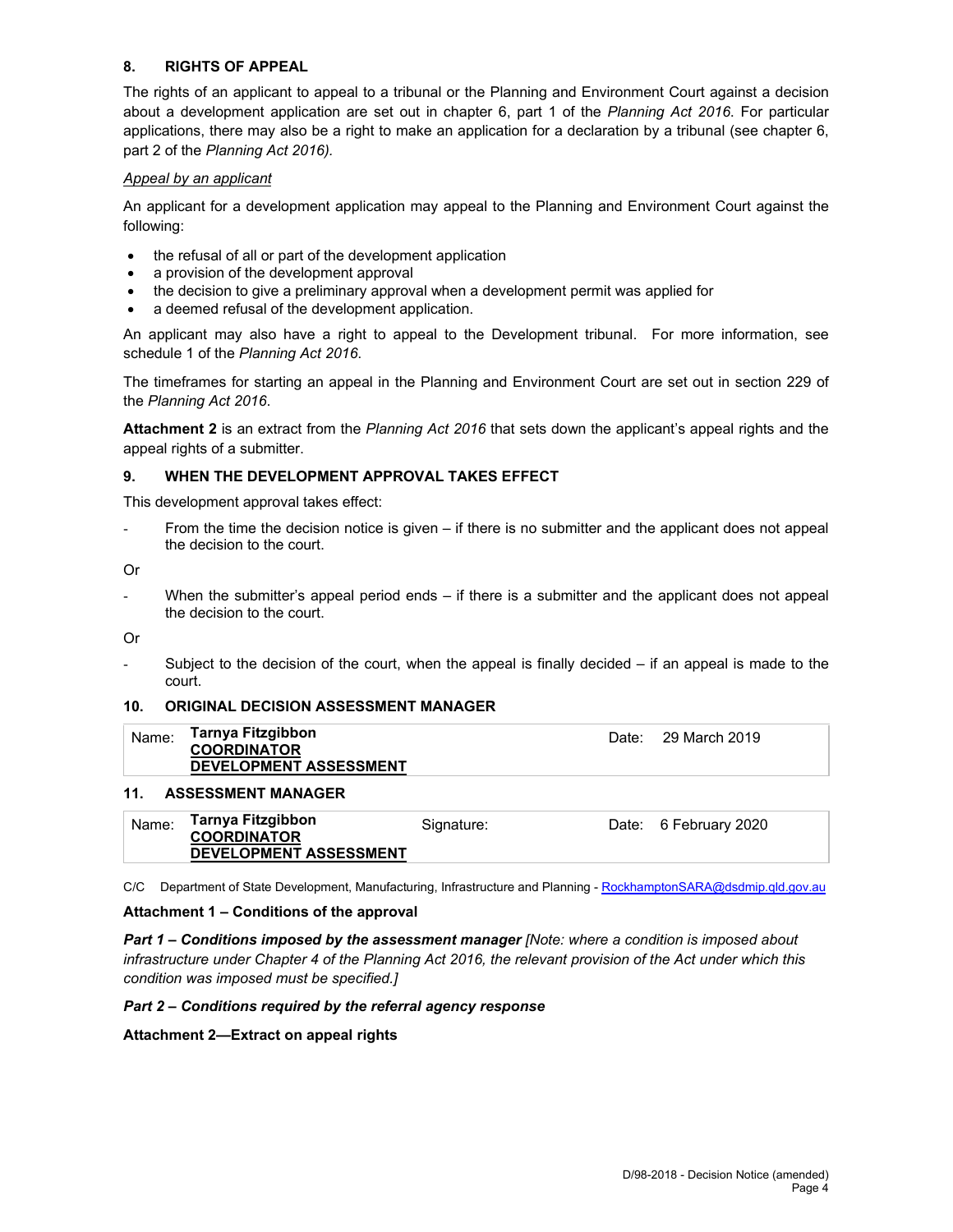

# **Attachment 1 – Part 1 Rockhampton Regional Council Conditions**

*Planning Act 2016* 

# 1.0 ADMINISTRATION

- 1.1 The Developer and his employee, agent, contractor or invitee is responsible for ensuring compliance with the conditions of this development approval.
- 1.2 Where these Conditions refer to "Council" in relation to requiring Council to approve or to be satisfied as to any matter, or conferring on the Council a function, power or discretion, that role may be fulfilled in whole or in part by a delegate appointed for that purpose by the Council.
- 1.3 All conditions, works, or requirements of this development approval must be undertaken and completed:
	- 1.3.1 to Council's satisfaction;
	- 1.3.2 at no cost to Council; and
	- 1.3.3 prior to the issue of the Survey Plan Approval Certificate,

unless otherwise stated.

- 1.4 Infrastructure requirements of this development approval must be contributed to the relevant authorities, where applicable, at no cost to Council, prior to the issue of the Survey Plan Approval Certificate, unless otherwise stated.
- 1.5 All works must be designed, constructed and maintained in accordance with the relevant Council policies, guidelines and standards, unless otherwise stated.
- 1.6 All engineering drawings/specifications, design and construction works must be in accordance with the requirements of the relevant *Australian Standards* and must be approved, supervised and certified by a Registered Professional Engineer of Queensland.
- 1.7 A Community Management Statement in accordance with the approved layout plan (refer to condition 2.1) must be submitted to Council prior to the issue of the Survey Plan Approval Certificate.

## 2.0 APPROVED PLANS AND DOCUMENTS

2.1 The approved development must be completed and maintained generally in accordance with the approved plans and documents, except where amended by any condition of this development approval:

| Drawing / report<br>title | <b>Prepared by</b>            | <b>Date</b>                   | <b>Reference</b><br>number | <b>Rev</b> |
|---------------------------|-------------------------------|-------------------------------|----------------------------|------------|
| Reconfiguration<br>Plan   | <b>Capricorn Survey Group</b> | 1 November 2018   5139-02-ROL |                            | l C        |

2.2 Where there is any conflict between the conditions of this development approval and the details shown on the approved plans and documents, the conditions of this development approval must prevail.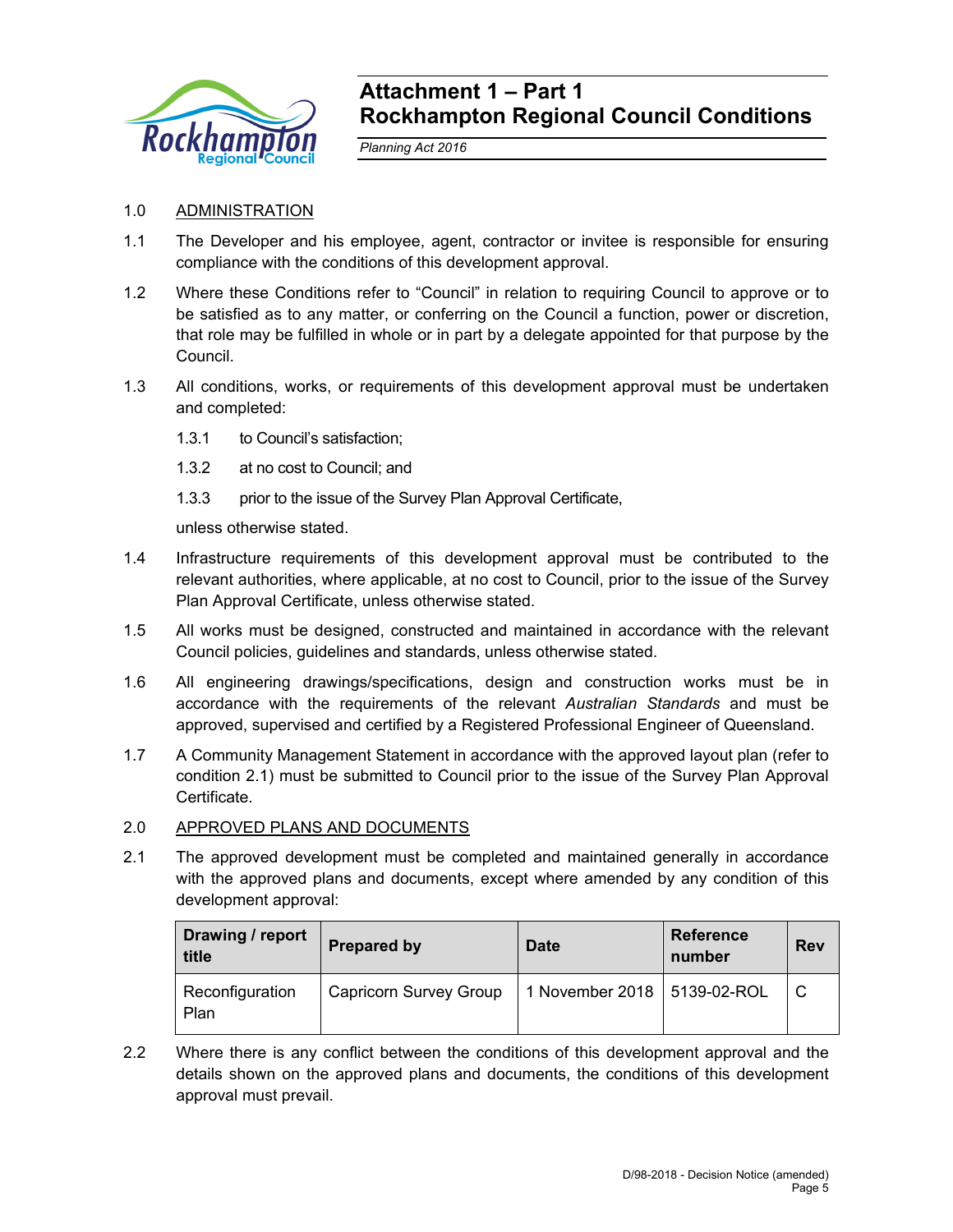2.3 Where conditions require the above plan or document to be amended, the revised document must be submitted for approval by Council prior to the issue of the Survey Plan Approval Certificate.

# 3.0 PLUMBING AND DRAINAGE WORKS

- 3.1 The development must be connected to Council's reticulated sewerage and water networks. Each lot can be connected to the reticulated networks via the existing connection point(s) located within the common property, in accordance with the *Water Supply (Safety and Reliability) Act 2008.*
- 3.2 Alteration, disconnection or relocation of internal plumbing and sanitary drainage works associated with the existing buildings must be in accordance with regulated work under the *Plumbing and Drainage Act* and Council's Plumbing and Drainage Policies.

## 4.0 ASSET MANAGEMENT

- 4.1 Any alteration necessary to electricity, telephone, water mains, sewerage mains, and/or public utility installations resulting from the development or in connection with the development, must be undertaken and completed at no cost to Council.
- 4.2 Any damage to existing stormwater, water supply and sewerage infrastructure, kerb and channel, pathway or roadway (including removal of concrete slurry from public land and Council infrastructure), that occurs while any works are being carried out in association with this development approval must be repaired at full cost to the developer. This includes the reinstatement of any existing traffic signs or pavement markings that may have been removed or damaged.

## 5.0 OPERATING PROCEDURES

5.1 All construction materials, waste, waste skips, machinery and contractors' vehicles must be located and stored or parked within the development site. Storage of materials, or parking of construction machinery or contractors' vehicles must not occur within Yaamba Road.

## ADVISORY NOTES

## NOTE 1. Aboriginal Cultural Heritage

It is advised that under section 23 of the *Aboriginal Cultural Heritage Act 2003*, a person who carries out an activity must take all reasonable and practicable measures to ensure the activity does not harm Aboriginal cultural heritage (the "cultural heritage duty of care"). Maximum penalties for breaching the duty of care are listed in the Aboriginal cultural heritage legislation. The information on Aboriginal cultural heritage is available on the Department of Aboriginal and Torres Strait Islander and Partnerships website: www.datsip.qld.gov.au

## NOTE 2. General Environmental Duty

General environmental duty under the *Environmental Protection Act 1994* prohibits unlawful environmental nuisance caused by noise, aerosols, particles, dust, ash, fumes, light, odour or smoke beyond the boundaries of the development site during all stages of the development including earthworks, construction and operation.

# NOTE 3. General Safety Of Public During Construction

The *Work Health and Safety Act 2011* and *Manual of Uniform Traffic Control Devices* must be complied with in carrying out any construction works, and to ensure safe traffic control and safe public access in respect of works being constructed on a road.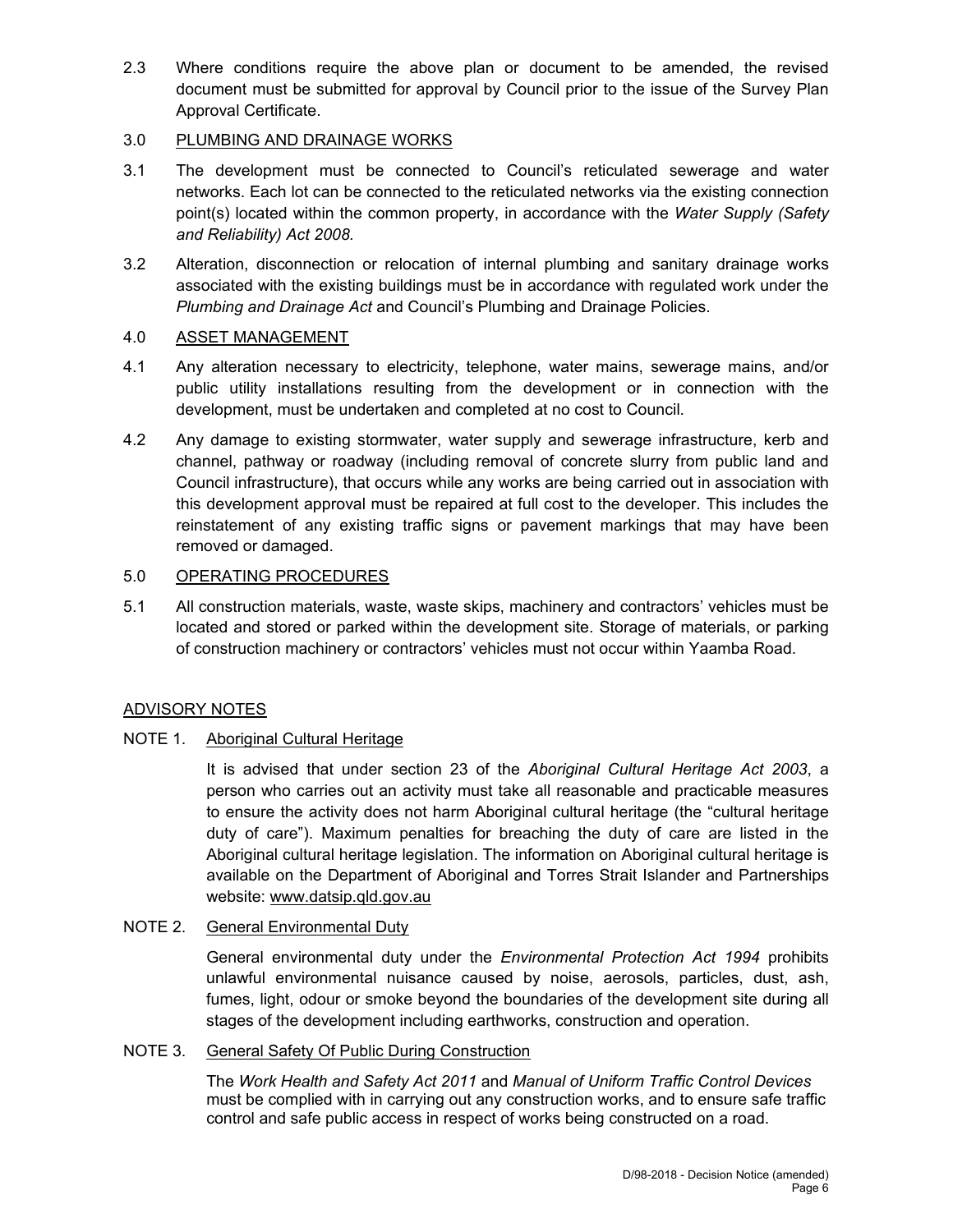

# **Attachment 2 - Appeal Rights**

*PLANNING ACT 2016*

The following is an extract from the *Planning Act 2016 (Chapter 6)*

## *Appeal rights*

#### *229 Appeals to tribunal or P&E Court*

- (1) Schedule 1 states—
	- (a) matters that may be appealed to— (i) either a tribunal or the P&E Court; or
		- (ii) only a tribunal; or
		- (iii) only the P&E Court; and
	- (b) the person—
		- (i) who may appeal a matter (the **appellant**); and
		- (ii) who is a respondent in an appeal of the matter; and
		- (iii) who is a co-respondent in an appeal of the matter; and
		- (iv) who may elect to be a co-respondent in an appeal of the matter.
- (2) An appellant may start an appeal within the appeal period.
- (3) The **appeal period** is—
	- (a) for an appeal by a building advisory agency—10 business days after a decision notice for the decision is given to the agency or
	- (b) for an appeal against a deemed refusal—at any time after the deemed refusal happens; or
	- (c) for an appeal against a decision of the Minister, under chapter 7, part 4, to register premises or to renew the registration of premises—20 business days after a notice is published under section 269(3)(a) or (4); or
	- (d) for an appeal against an infrastructure charges notice— 20 business days after the infrastructure charges notice is given to the person; or
	- (e) for an appeal about a deemed approval of a development application for which a decision notice has not been given—30 business days after the applicant gives the deemed approval notice to the assessment manager; or
	- (f) for any other appeal—20 business days after a notice of the decision for the matter, including an enforcement notice, is given to the person.
	- Note—

See the P&E Court Act for the court's power to extend the appeal period.

- (4) Each respondent and co-respondent for an appeal may be heard in the appeal.
- (5) If an appeal is only about a referral agency's response, the assessment manager may apply to the tribunal or P&E Court to withdraw from the appeal.
- (6) To remove any doubt, it is declared that an appeal against an infrastructure charges notice must not be about—
	- (a) the adopted charge itself; or
	- (b) for a decision about an offset or refund—
		- (i) the establishment cost of trunk infrastructure identified in a LGIP; or
	- (ii) the cost of infrastructure decided using the method included in the local government's charges resolution.

#### **230 Notice of appeal**

- (1) An appellant starts an appeal by lodging, with the registrar of the tribunal or P&E Court, a notice of appeal that— (a) is in the approved form; and
	- (b) succinctly states the grounds of the appeal.
- (2) The notice of appeal must be accompanied by the required fee.
- (3) The appellant or, for an appeal to a tribunal, the registrar must, within the service period, give a copy of the notice of appeal to—
- (a) the respondent for the appeal; and
- (b) each co-respondent for the appeal; and
- (c) for an appeal about a development application under schedule 1, table 1, item 1—each principal submitter for the development application; and
- (d) for an appeal about a change application under schedule 1, table 1, item 2—each principal submitter for the change application; and
- (e) each person who may elect to become a co-respondent for the appeal, other than an eligible submitter who is not a principal submitter in an appeal under paragraph (c) or (d); and
- (f) for an appeal to the P&E Court—the chief executive; and
- (g) for an appeal to a tribunal under another Act—any other person who the registrar considers appropriate.
- (4) The **service period** is—
	- (a) if a submitter or advice agency started the appeal in the P&E Court—2 business days after the appeal is started; or
	- (b) otherwise—10 business days after the appeal is started.
- (5) A notice of appeal given to a person who may elect to be a co-respondent must state the effect of subsection
- (6) A person elects to be a co-respondent by filing a notice of election, in the approved form, within 10 business days

after the notice of appeal is given to the person*.*

- **231 Other appeals**
- (1) Subject to this chapter, schedule 1 and the P&E Court Act, unless the Supreme Court decides a decision or other matter under this Act is affected by jurisdictional error, the decision or matter is non-appealable.
- (2) The Judicial Review Act 1991, part 5 applies to the decision or matter to the extent it is affected by jurisdictional error.
- (3) A person who, but for subsection (1) could have made an application under the Judicial Review Act 1991 in relation to the decision or matter, may apply under part 4 of that Act for a statement of reasons in relation to the decision or matter.
- (4) In this section— **decision** includes—
	- (a) conduct engaged in for the purpose of making a decision; and
	- (b) other conduct that relates to the making of a decision; and
	- (c) the making of a decision or the failure to make a decision; and
	- (d) a purported decision; and
	- (e) a deemed refusal.

**non-appealable**, for a decision or matter, means the decision or matter—

- (a) is final and conclusive; and
- (b) may not be challenged, appealed against, reviewed, quashed, set aside or called into question in any other way under the Judicial Review Act 1991 or otherwise, whether by the Supreme Court, another court, a tribunal or another entity; and
- (c) is not subject to any declaratory, injunctive or other order of the Supreme Court, another court, a tribunal or another entity on any ground.

#### **232 Rules of the P&E Court**

- (1) A person who is appealing to the P&E Court must comply with the rules of the court that apply to the appeal.
- (2) However, the P&E Court may hear and decide an appeal even if the person has not complied with rules of the P&E Court.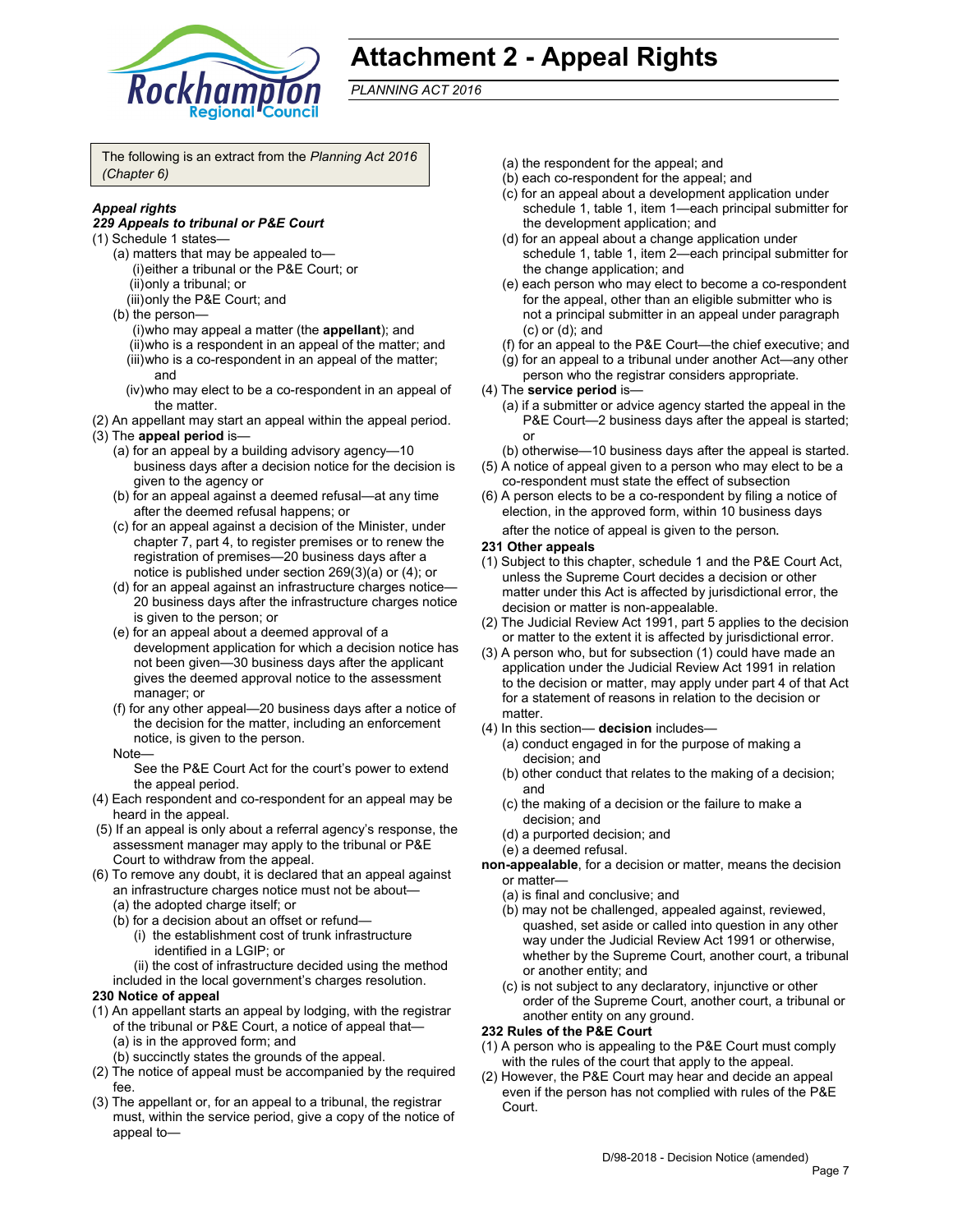

# **Appeal Rights**

*PLANNING ACT 2016*

## **Schedule 1**

## **Appeals section 229**

## **1 Appeal rights and parties to appeals**

(1) Table 1 states the matters that may be appealed to—(a) the P&E court; or (b) a tribunal.

- (2) However, table 1 applies to a tribunal only if the matter involves—
	- (a) the refusal, or deemed refusal of a development application, for—
	- (i) a material change of use for a classified building; or
	- (ii) operational work associated with building work, a retaining wall, or a tennis court; or
	- (b) a provision of a development approval for—
	- (i) a material change of use for a classified building; or
- (ii) operational work associated with building work, a retaining wall, or a tennis court; or
	- (c) if a development permit was applied for—the decision to give a preliminary approval for—
		- (i) a material change of use for a classified building; or
		- (ii) operational work associated with building work, a retaining wall, or a tennis court; or
	- (d) a development condition if—
		- (i) the development approval is only for a material change of use that involves the use of a building classified under the Building Code as a class 2 building; and
		- (ii) the building is, or is proposed to be, not more than 3 storeys; and
		- (iii) the proposed development is for not more than 60 sole-occupancy units; or
	- (e) a decision for, or a deemed refusal of, an extension application for a development approval that is only for a material change of use of a classified building; or
	- (f) a decision for, or a deemed refusal of, a change application for a development approval that is only for a material change of use of a classified building; or
	- (g) a matter under this Act, to the extent the matter relates to—
		- (i) the Building Act, other than a matter under that Act that may or must be decided by the Queensland Building and Construction Commission; or
		- (ii) the Plumbing and Drainage Act, part 4 or 5; or
	- (h) a decision to give an enforcement notice in relation to a matter under paragraphs (a) to (g); or
	- (i) a decision to give an infrastructure charges notice; or
	- (j) the refusal, or deemed refusal, of a conversion application; or
	- (k) a matter that, under another Act, may be appealed to the tribunal; or
	- (l) a matter prescribed by regulation.
- (3) Also, table 1 does not apply to a tribunal if the matter

involves—

- (a) for a matter in subsection  $(2)(a)$  to  $(d)$ 
	- (i) a development approval for which the development application required impact assessment; and
	- (ii) a development approval in relation to which the assessment manager received a properly made submission for the development application; or
- (b) a provision of a development approval about the identification or inclusion, under a variation approval, of a matter for the development.
- (4) Table 2 states the matters that may be appealed only to the P&E Court.
- (5) Table 3 states the matters that may be appealed only to the tribunal.
- (6) In each table—
	- (a) column 1 states the appellant in the appeal; and
	- (b) column 2 states the respondent in the appeal; and
	- (c) column 3 states the co-respondent (if any) in the appeal; and
	- (d) column 4 states the co-respondents by election (if any) in the appeal.
- (7) If the chief executive receives a notice of appeal under section 230(3)(f), the chief executive may elect to be a corespondent in the appeal.

| Table 1<br>Appeals to the P&E Court and, for certain matters, to a tribunal                                                                                                                                                                                                                                                                    |                                   |                                                      |                                                                         |
|------------------------------------------------------------------------------------------------------------------------------------------------------------------------------------------------------------------------------------------------------------------------------------------------------------------------------------------------|-----------------------------------|------------------------------------------------------|-------------------------------------------------------------------------|
| 1. Development applications<br>An appeal may be made against-<br>(a) the refusal of all or part of the development application; or<br>(b) the deemed refusal of the development application; or<br>(c) a provision of the development approval; or<br>(d) if a development permit was applied for-the decision to give a preliminary approval. |                                   |                                                      |                                                                         |
| Column <sub>1</sub><br>Appellant                                                                                                                                                                                                                                                                                                               | Column <sub>2</sub><br>Respondent | Column 3<br>Co-respondent                            | Column 4<br>Co-respondent by election                                   |
| The applicant                                                                                                                                                                                                                                                                                                                                  | The assessment<br>manager         | (i f any)<br>If the appeal is about<br>a concurrence | $($ if any $)$<br>1 A concurrence agency that is<br>not a co-respondent |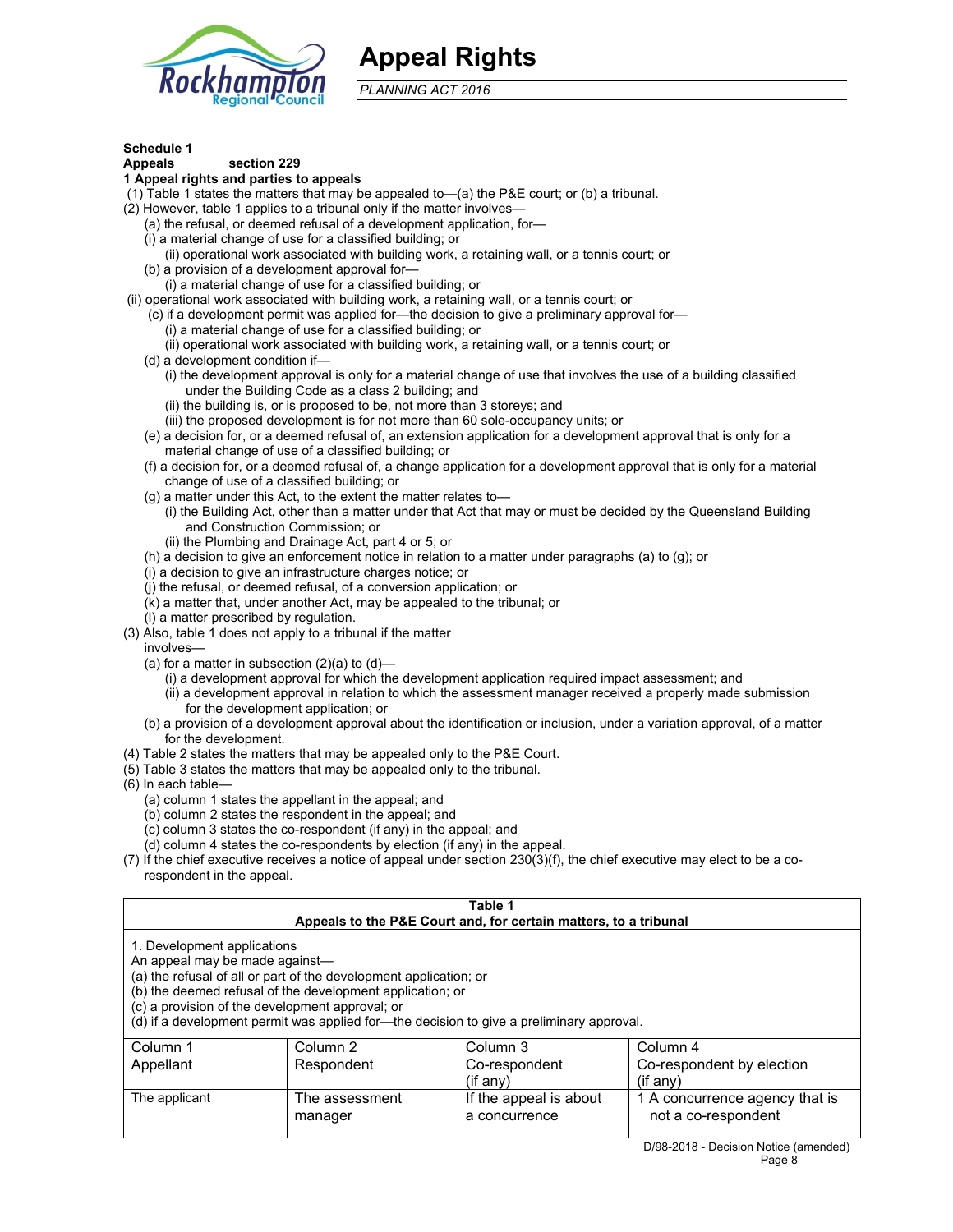| Table 1<br>Appeals to the P&E Court and, for certain matters, to a tribunal                                                                                                                                                                                                                                                                                                                                                                                                                                                                                                                                                                                                                                                                                                                                                                                        |                                   |                                                                 |                                                                                                                                                                                                                                                                                                                                                 |
|--------------------------------------------------------------------------------------------------------------------------------------------------------------------------------------------------------------------------------------------------------------------------------------------------------------------------------------------------------------------------------------------------------------------------------------------------------------------------------------------------------------------------------------------------------------------------------------------------------------------------------------------------------------------------------------------------------------------------------------------------------------------------------------------------------------------------------------------------------------------|-----------------------------------|-----------------------------------------------------------------|-------------------------------------------------------------------------------------------------------------------------------------------------------------------------------------------------------------------------------------------------------------------------------------------------------------------------------------------------|
|                                                                                                                                                                                                                                                                                                                                                                                                                                                                                                                                                                                                                                                                                                                                                                                                                                                                    |                                   | agency's referral<br>response-the<br>concurrence agency         | 2 If a chosen Assessment<br>manager is the respondent-<br>the prescribed assessment<br>manager<br>3 Any eligible advice agency for<br>the application<br>4 Any eligible submitter for the<br>application                                                                                                                                        |
| 2. Change applications<br>An appeal may be made against-<br>(a) a responsible entity's decision for a change application, other than a decision made by the P&E court; or<br>(b) a deemed refusal of a change application.                                                                                                                                                                                                                                                                                                                                                                                                                                                                                                                                                                                                                                         |                                   |                                                                 |                                                                                                                                                                                                                                                                                                                                                 |
| Column 1<br>Appellant                                                                                                                                                                                                                                                                                                                                                                                                                                                                                                                                                                                                                                                                                                                                                                                                                                              | Column <sub>2</sub><br>Respondent | Column 3<br>Co-respondent<br>(if any)                           | Column 4<br>Co-respondent by election<br>(if any)                                                                                                                                                                                                                                                                                               |
| 1 The applicant<br>2 If the responsible<br>entity is the<br>assessment<br>manager-an<br>affected entity that<br>gave a pre-request<br>notice or response<br>notice                                                                                                                                                                                                                                                                                                                                                                                                                                                                                                                                                                                                                                                                                                 | The responsible<br>entity         | If an affected entity<br>starts the appeal-the<br>applicant     | 1 A concurrence agency for the<br>development application<br>2 If a chosen assessment<br>manager is the respondent-<br>the prescribed assessment<br>manager<br>3 A private certifier for the<br>development application<br>4 Any eligible advice agency for<br>the change application<br>5 Any eligible submitter for the<br>change application |
| 3. Extension applications<br>An appeal may be made against-<br>(a) the assessment manager's decision about an extension application; or<br>(b) a deemed refusal of an extension application.                                                                                                                                                                                                                                                                                                                                                                                                                                                                                                                                                                                                                                                                       |                                   |                                                                 |                                                                                                                                                                                                                                                                                                                                                 |
| Column 1<br>Appellant                                                                                                                                                                                                                                                                                                                                                                                                                                                                                                                                                                                                                                                                                                                                                                                                                                              | Column <sub>2</sub><br>Respondent | Column <sub>3</sub><br>Co-respondent<br>(if any)                | Column 4<br>Co-respondent by election<br>(if any)                                                                                                                                                                                                                                                                                               |
| 1 The applicant<br>$\overline{2}$<br>For a matter other<br>than a deemed<br>refusal of an<br>extension<br>application $-$ a<br>concurrence<br>agency, other than<br>the chief executive,<br>for the application                                                                                                                                                                                                                                                                                                                                                                                                                                                                                                                                                                                                                                                    | The assessment<br>manager         | If a concurrence<br>agency starts the<br>appeal - the applicant | If a chosen assessment<br>manager is the respondent – the<br>prescribed assessment manager                                                                                                                                                                                                                                                      |
| 4. Infrastructure charges notices<br>An appeal may be made against an infrastructure charges notice on 1 or more of the following grounds<br>a) The notice involved an error relating to -<br>(i) The application of the relevant adopted charge; or<br>Examples of errors in applying an adopted charge -<br>The incorrect application of gross floor area for a non-residential development<br>Applying an incorrect 'use category', under a regulation, to the development<br>The working out of extra demands, for section 120; or<br>(i)<br>An offset or refund; or<br>(ii)<br>b) The was no decision about an offset or refund; or<br>c) If the infrastructure charges notice states a refund will be given - the timing for giving the refund; or<br>d) The amount of the charge is so unreasonable that no reasonable relevant local government could have |                                   |                                                                 |                                                                                                                                                                                                                                                                                                                                                 |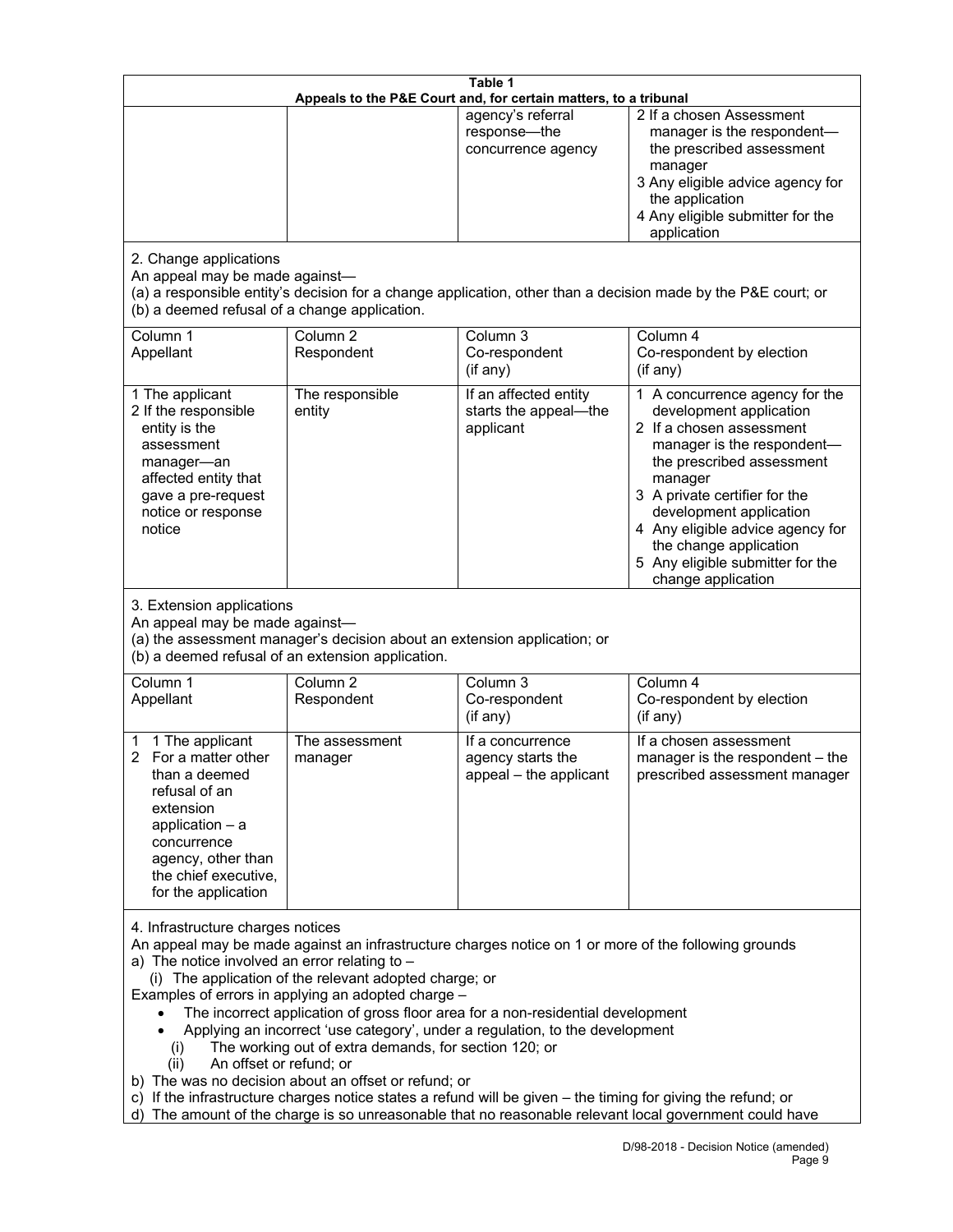| Table 1<br>Appeals to the P&E Court and, for certain matters, to a tribunal                                                                                                 |                                                                           |                                                    |                                                                                                                                                                            |
|-----------------------------------------------------------------------------------------------------------------------------------------------------------------------------|---------------------------------------------------------------------------|----------------------------------------------------|----------------------------------------------------------------------------------------------------------------------------------------------------------------------------|
| imposed the amount.                                                                                                                                                         |                                                                           |                                                    |                                                                                                                                                                            |
|                                                                                                                                                                             |                                                                           |                                                    |                                                                                                                                                                            |
| Column 1<br>Appellant                                                                                                                                                       | Column <sub>2</sub><br>Respondent                                         | Column 3<br>Co-respondent<br>(if any)              | Column 4<br>Co-respondent by election<br>$($ if any $)$                                                                                                                    |
| The person given the<br>Infrastructure charges<br>notice<br>5. Conversion applications<br>An appeal may be made against-<br>(a) the refusal of a conversion application; or | The local government<br>that gave the<br>infrastructure charges<br>notice |                                                    |                                                                                                                                                                            |
|                                                                                                                                                                             | (b) a deemed refusal of a conversion application.                         |                                                    |                                                                                                                                                                            |
| Column <sub>1</sub><br>Appellant                                                                                                                                            | Column <sub>2</sub><br>Respondent                                         | Column $\overline{3}$<br>Co-respondent<br>(if any) | Column 4<br>Co-respondent by election<br>(if any)                                                                                                                          |
| The applicant                                                                                                                                                               | The local government<br>to which the conversion<br>application was made   | $\overline{a}$                                     |                                                                                                                                                                            |
| 6. Enforcement notices<br>An appeal may be made against the decision to give an enforcement notice.                                                                         |                                                                           |                                                    |                                                                                                                                                                            |
| Column 1<br>Appellant                                                                                                                                                       | Column <sub>2</sub><br>Respondent                                         | Column 3<br>Co-respondent<br>(if any)              | Column 4<br>Co-respondent by election<br>(if any)                                                                                                                          |
| The person given the<br>enforcement notice                                                                                                                                  | The enforcement<br>authority                                              |                                                    | If the enforcement authority is<br>not the local government for<br>the premises in relation to which<br>the offence is alleged to have<br>happened-the local<br>government |
| Table 2                                                                                                                                                                     |                                                                           |                                                    |                                                                                                                                                                            |

| Appeals to the P&E Court only                                                                                                                                                                                                                                                                                                                      |                                                           |                            |                                        |
|----------------------------------------------------------------------------------------------------------------------------------------------------------------------------------------------------------------------------------------------------------------------------------------------------------------------------------------------------|-----------------------------------------------------------|----------------------------|----------------------------------------|
| 1. Appeals from tribunal<br>An appeal may be made against a decision of a tribunal, other than a decision under<br>section 252, on the ground of-<br>(a) an error or mistake in law on the part of the tribunal; or<br>(b) jurisdictional error.                                                                                                   |                                                           |                            |                                        |
| Column 1                                                                                                                                                                                                                                                                                                                                           | Column 2                                                  | Column 3                   | Column 4                               |
| Appellant                                                                                                                                                                                                                                                                                                                                          | Respondent                                                | Co-respondent<br>(i f any) | Co-respondent by election<br>(i f any) |
| A party to the<br>proceedings for the<br>decision                                                                                                                                                                                                                                                                                                  | The other party to the<br>proceedings for the<br>decision |                            |                                        |
| 2. Eligible submitter appeals<br>An appeal may be made against the decision to give a development approval, or an approval for a change<br>application, to the extent that the decision relates to-<br>(a) any part of the development application for the development approval that required impact assessment;<br>or<br>(b) a variation request. |                                                           |                            |                                        |
| Column 1                                                                                                                                                                                                                                                                                                                                           | Column <sub>2</sub>                                       | Column 3                   | Column 4                               |
| Appellant                                                                                                                                                                                                                                                                                                                                          | Respondent                                                | Co-respondent              | Co-respondent by election              |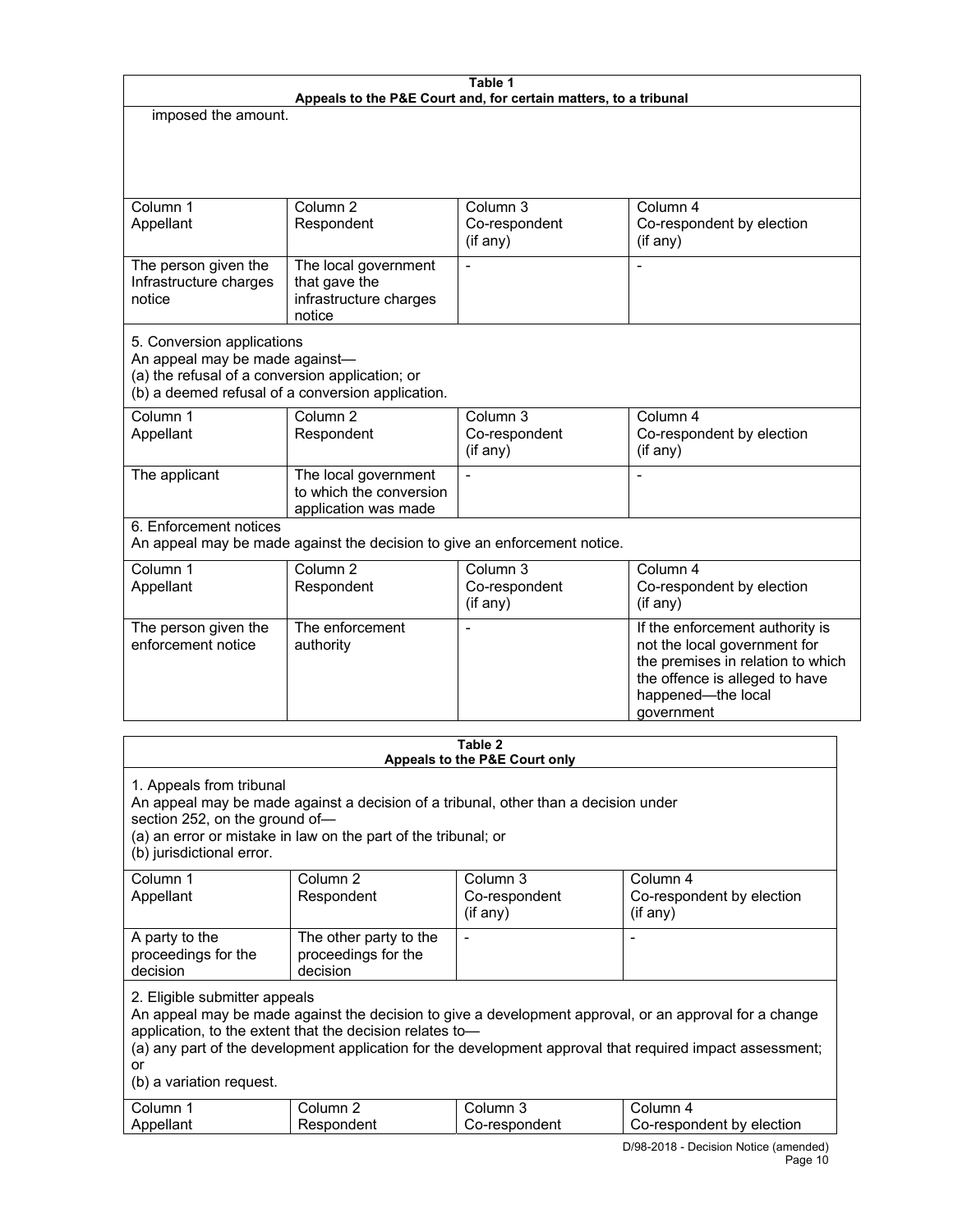| Table 2<br>Appeals to the P&E Court only                                                                                                                                                                                                                                                                                                                                                                           |                                                                                                                            |                                                                                                                         |                                                                                                                               |  |
|--------------------------------------------------------------------------------------------------------------------------------------------------------------------------------------------------------------------------------------------------------------------------------------------------------------------------------------------------------------------------------------------------------------------|----------------------------------------------------------------------------------------------------------------------------|-------------------------------------------------------------------------------------------------------------------------|-------------------------------------------------------------------------------------------------------------------------------|--|
|                                                                                                                                                                                                                                                                                                                                                                                                                    |                                                                                                                            | (if any)                                                                                                                | (if any)                                                                                                                      |  |
| 1 For a development<br>application-an<br>eligible submitter for<br>the development<br>application<br>2 For a change<br>application-an<br>eligible submitter for<br>the change<br>application                                                                                                                                                                                                                       | 1 For a development<br>application-the<br>assessment<br>manager<br>2 For a change<br>application-the<br>responsible entity | 1 The applicant<br>2 If the appeal is about<br>a concurrence<br>agency's referral<br>response-the<br>concurrence agency | Another eligible<br>submitter for the<br>application                                                                          |  |
| 3. Eligible submitter and eligible advice agency appeals<br>An appeal may be made against a provision of a development approval, or failure to<br>include a provision in the development approval, to the extent the matter relates to-<br>(a) any part of the development application or the change application, for the development approval, that<br>required impact assessment; or<br>(b) a variation request. |                                                                                                                            |                                                                                                                         |                                                                                                                               |  |
| Column <sub>1</sub><br>Appellant                                                                                                                                                                                                                                                                                                                                                                                   | Column <sub>2</sub><br>Respondent                                                                                          | Column 3<br>Co-respondent<br>(if any)                                                                                   | Column 4<br>Co-respondent by election<br>(if any)                                                                             |  |
| 1 For a development<br>application-an<br>eligible submitter for<br>the development<br>application<br>2 For a change<br>application-an<br>eligible submitter for<br>the change<br>application<br>3 An eligible advice<br>agency for the<br>development<br>application or change<br>application                                                                                                                      | 1 For a development<br>application-the<br>assessment<br>manager<br>2 For a change<br>application-the<br>responsible entity | 1 The applicant<br>2 If the appeal is about<br>a concurrence<br>agency's referral<br>response-the<br>concurrence agency | Another eligible submitter for<br>the application                                                                             |  |
| 4. Compensation claims<br>An appeal may be made against-<br>(a) a decision under section 32 about a compensation claim; or<br>(b) a decision under section 265 about a claim for compensation; or<br>(c) a deemed refusal of a claim under paragraph (a) or (b).                                                                                                                                                   |                                                                                                                            |                                                                                                                         |                                                                                                                               |  |
| Column 1<br>Appellant                                                                                                                                                                                                                                                                                                                                                                                              | Column <sub>2</sub><br>Respondent                                                                                          | Column 3<br>Co-respondent<br>(if any)                                                                                   | Column 4<br>Co-respondent by election<br>(if any)                                                                             |  |
| A person dissatisfied<br>with the decision                                                                                                                                                                                                                                                                                                                                                                         | The local<br>government to which<br>the claim was made                                                                     |                                                                                                                         |                                                                                                                               |  |
| 5. Registered premises<br>An appeal may be made against a decision of the Minister under chapter 7, part 4.                                                                                                                                                                                                                                                                                                        |                                                                                                                            |                                                                                                                         |                                                                                                                               |  |
| Column 1<br>Appellant                                                                                                                                                                                                                                                                                                                                                                                              | Column <sub>2</sub><br>Respondent                                                                                          | Column 3<br>Co-respondent<br>(if any)                                                                                   | Column 4<br>Co-respondent by election<br>(if any)                                                                             |  |
| 1 A person given a<br>decision notice about<br>the decision<br>2 If the decision is to<br>register premises or                                                                                                                                                                                                                                                                                                     | The Minister                                                                                                               |                                                                                                                         | If an owner or occupier starts<br>the appeal – the owner of the<br>registered premises<br>D/08 2018 Decision Notice (amended) |  |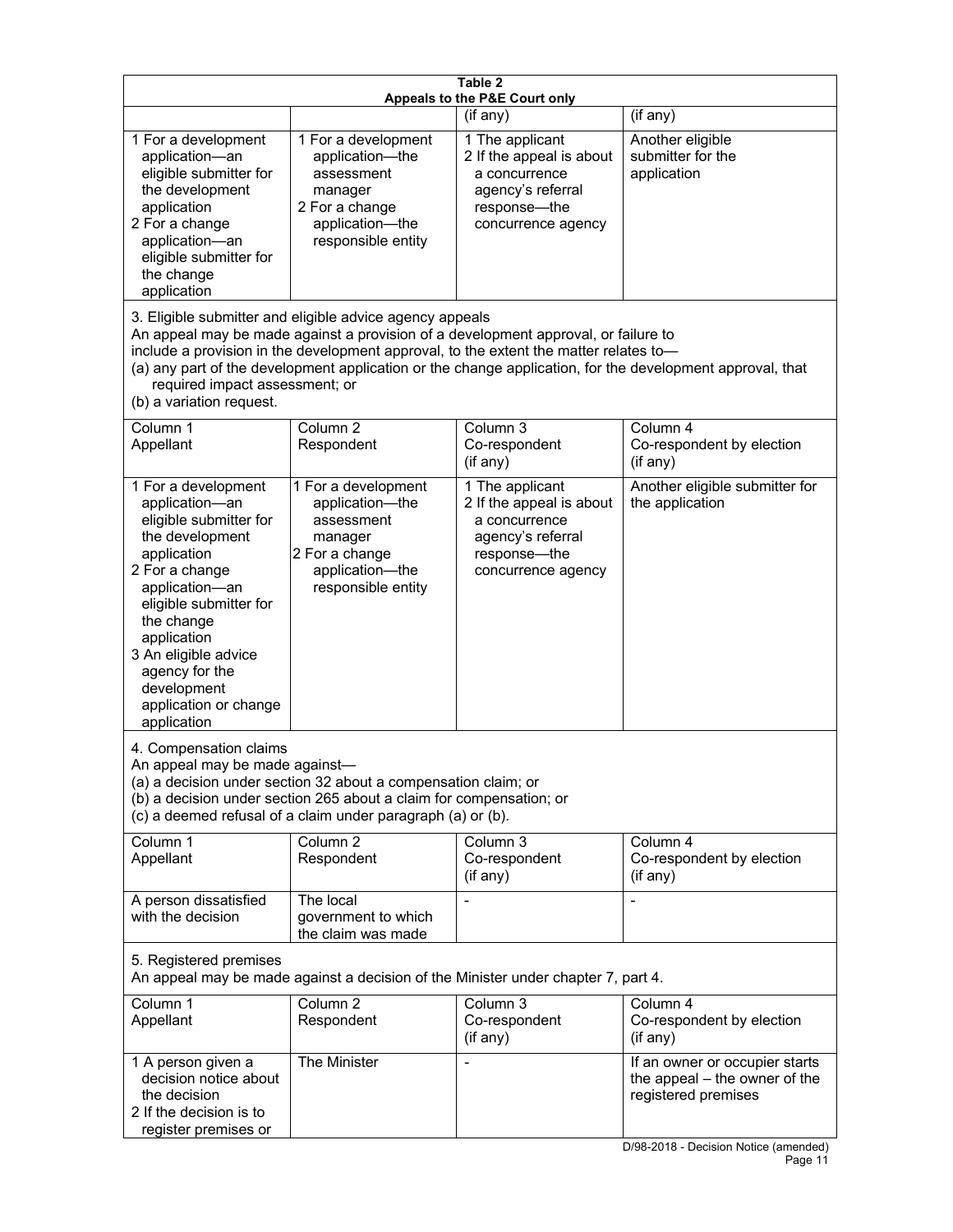| Table 2                                                                                                                                                                                                                                                                                                              |                                     |                                       |                                                                                                                                                                             |
|----------------------------------------------------------------------------------------------------------------------------------------------------------------------------------------------------------------------------------------------------------------------------------------------------------------------|-------------------------------------|---------------------------------------|-----------------------------------------------------------------------------------------------------------------------------------------------------------------------------|
| renew the<br>registration of<br>premises-an owner<br>or occupier of<br>premises in the<br>affected area for the<br>registered premises<br>who is dissatisfied<br>with the decision                                                                                                                                   |                                     | Appeals to the P&E Court only         |                                                                                                                                                                             |
| 6. Local laws<br>An appeal may be made against a decision of a local government, or conditions applied,<br>under a local law about-<br>(a) the use of premises, other than a use that is the natural and ordinary consequence of prohibited<br>development; or<br>(b) the erection of a building or other structure. |                                     |                                       |                                                                                                                                                                             |
| Column 1<br>Appellant                                                                                                                                                                                                                                                                                                | Column <sub>2</sub><br>Respondent   | Column 3<br>Co-respondent<br>(if any) | Column 4<br>Co-respondent by election<br>(if any)                                                                                                                           |
| A person who-<br>(a) applied for the<br>decision; and<br>(b) is dissatisfied with<br>the decision or<br>conditions.                                                                                                                                                                                                  | The local government                | $\blacksquare$                        |                                                                                                                                                                             |
|                                                                                                                                                                                                                                                                                                                      |                                     | Table 3                               |                                                                                                                                                                             |
| Appeals to the tribunal only<br>1. Building advisory agency appeals<br>An appeal may be made against giving a development approval for building work to the extent the building<br>work required code assessment against the building assessment provisions.                                                         |                                     |                                       |                                                                                                                                                                             |
| Column 1<br>Appellant                                                                                                                                                                                                                                                                                                | Column <sub>2</sub><br>Respondent   | Column 3<br>Co-respondent<br>(if any) | Column 4<br>Co-respondent by election<br>(if any)                                                                                                                           |
| A building advisory<br>agency for the<br>development application<br>related to the approval                                                                                                                                                                                                                          | The assessment<br>manager           | The applicant                         | 1 A concurrence agency for<br>the development application<br>related to the approval<br>2 A private certifier for the<br>development application<br>related to the approval |
| 3. Certain decisions under the Building Act and the Plumbing and Drainage Act<br>An appeal may be made against a decision under-<br>(a) the Building Act, other than a decision made by the Queensland Building and Construction Commission;<br>or                                                                   |                                     |                                       |                                                                                                                                                                             |
| (b) the Plumbing and Drainage Act, part 4 or 5.                                                                                                                                                                                                                                                                      |                                     |                                       |                                                                                                                                                                             |
| Column 1<br>Appellant                                                                                                                                                                                                                                                                                                | Column <sub>2</sub><br>Respondent   | Column 3<br>Co-respondent<br>(if any) | Column 4<br>Co-respondent by election<br>(i f an y)                                                                                                                         |
| A person who received,<br>or was entitled to<br>receive, notice of the<br>decision                                                                                                                                                                                                                                   | The person who made<br>the decision |                                       |                                                                                                                                                                             |
| 4. Local government failure to decide application under the Building Act<br>An appeal may be made against a local government's failure to decide an application under the Building Act<br>within the period required under that Act.                                                                                 |                                     |                                       |                                                                                                                                                                             |
| Column 1<br>Appellant                                                                                                                                                                                                                                                                                                | Column <sub>2</sub>                 | Column 3                              | Column 4                                                                                                                                                                    |